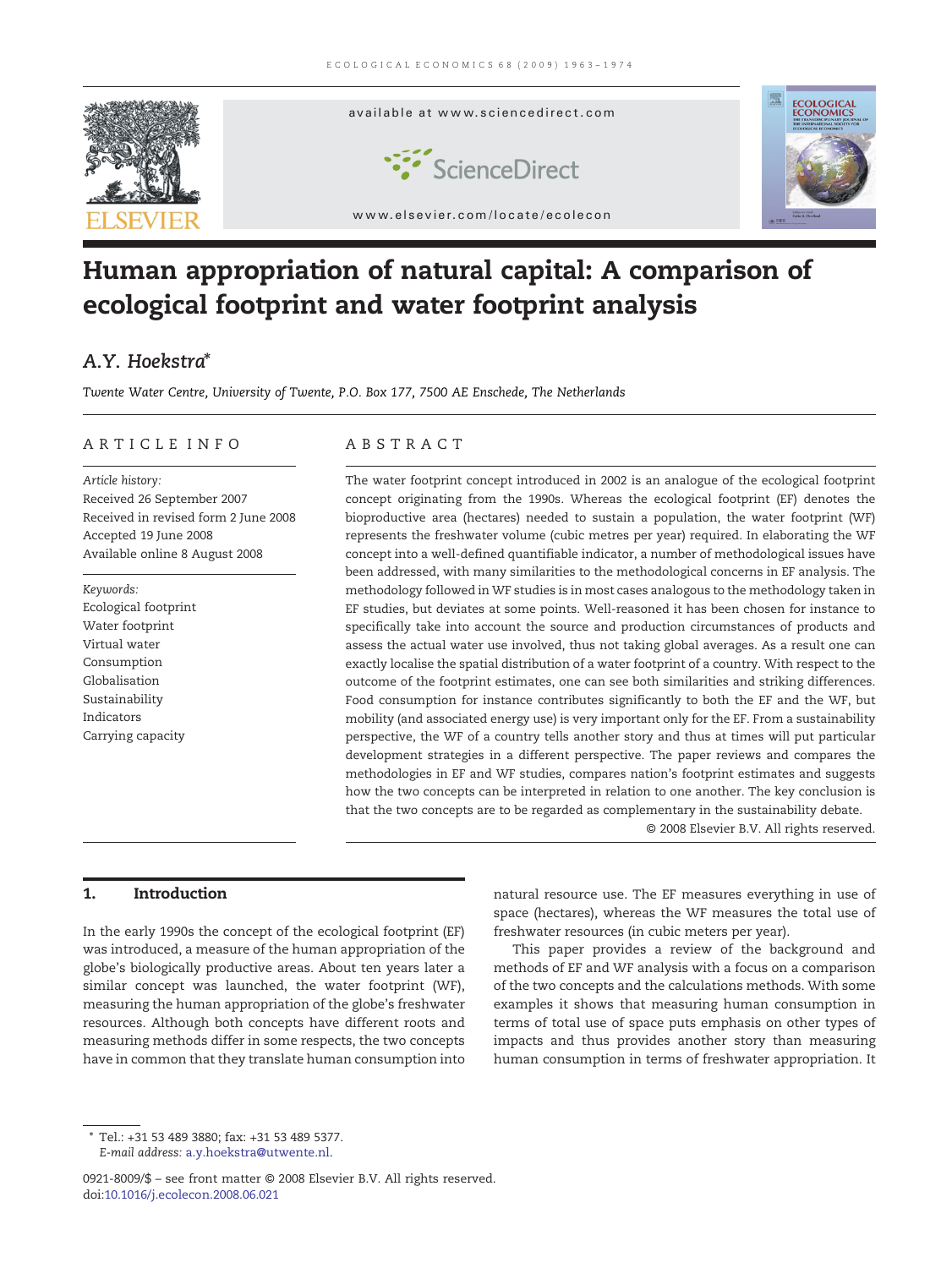will be argued that both indicators can be used in a complementary way.

With respect to the methodology behind EF analysis the study most heavily draws upon [Chambers et al. \(2000\)](#page-9-0), [Monfreda et al. \(2004\)](#page-10-0) and [Wackernagel et al. \(2005\).](#page-11-0) For estimates of national EFs we have used [Hails et al. \(2006\)](#page-10-0). With respect to both the methodology of WF analysis and actual estimates of national WFs the study primarily uses [Hoekstra](#page-10-0) [and Chapagain \(2007a, 2008\)](#page-10-0).

#### 2. Roots of EF and WF analysis

#### 2.1. Ecological footprint analysis

The EF concept has been introduced in the 1990s by William Rees and Mathis Wackernagel ([Rees, 1992, 1996; Rees and](#page-10-0) [Wackernagel, 1994, 1996; Wackernagel and Rees, 1996, 1997\)](#page-10-0). The concept is rooted in the search for indicators of sustainable development and more in particular the wish to measure how the human appropriation of the earth's resources relates to the carrying capacity of the earth. For that reason, the authors originally spoke about 'appropriated carrying capacity' instead of 'ecological footprint'. The aggregated use of land is seen as a good common denominator for expressing human's impact on the earth's natural resources.

The EF measures how much nature, expressed in the common unit of 'bioproductive space with world average productivity', is used exclusively for producing all the resources a given population consumes and absorbing the waste they produce, using prevailing technology [\(Chambers et al., 2000](#page-9-0), p.31). An EF is generally expressed in hectares. EFs can be calculated for individuals as well as for any well-defined community, including villages, towns, cities, provinces, nations or the global population as a whole. In addition, EFs are calculated for organisations, particular human activities or specific goods or services.

The total EF of an individual or community breaks down into a number of components. Often six components are distinguished ([Monfreda et al., 2004\)](#page-10-0): use of arable land (for food, feed and other agricultural products), use of pasture land (for animal grazing), use of forest/woodland (for timber), use of built-up land (for living etc.), use of productive sea space (for fish), and use of forest land to absorb  $CO<sub>2</sub>$  that was emitted due to human activities. The first three categories are sometimes taken together as 'use of productive land'.

The EF deviates from other sustainability indicators in two respects: it expresses the impacts of humanity on the environment in one common unit (use of bioproductive space) and it can be related to the carrying capacity of the earth (the available bioproductive space or so-called 'biocapacity'). Particularly the latter has been regarded by the authors of the EF concept as the greatest step forward ([Chambers et al.,](#page-9-0) [2000,](#page-9-0) p.29).

#### 2.2. Water footprint analysis

The WF concept has been introduced in 2002 by the author at the International Expert Meeting on Virtual Water Trade, which was held in Delft, the Netherlands [\(Hoekstra, 2003\)](#page-10-0).

Water footprints of nations were quantitatively assessed by [Hoekstra and Hung \(2002\)](#page-10-0) and more comprehensively by [Hoekstra and Chapagain \(2007a, 2008\)](#page-10-0). Although the term 'water footprint' has obviously been chosen by the author in analogy to the ecological footprint and although the potential to bring the two concepts together in one analytical framework has been recognised from the beginning, the WF concept has other roots than the EF concept.

The WF concept is primarily rooted in the search to illustrate the hidden links between human consumption and water use and between global trade and water resources management. The starting point for the author's research was the discontent with the fact that water resources management is generally seen as a local issue or a river basin issue at most. The global dimension of water resources management has been overseen by most of the water science and policy community ([Hoekstra, 2006](#page-10-0)). In addition, the production (supply) perspective in water resources management is so dominant that it is hardly recognised that water use relates in the end to human consumption. The WF concept has primarily been introduced in the water science community in order to demonstrate that both a consumer dimension and a global dimension should be added in considerations of good water governance. The WF concept has thus far primarily been discussed at water science and policy forums, not at environmental science forums. After the launch at the expert meeting in Delft in 2002 the concept has subsequently been discussed at various international water meetings, such as the 3rd World Water Forum in Japan in 2003, the e-conference on 'Virtual Water Trade and Geopolitics' organised by the World Water Council in 2003 ([WWC, 2004\)](#page-11-0), the expert meeting on 'Virtual Water Trade organised by the German Development Institute in Bonn in 2005 ([Horlemann and Neubert, 2007](#page-10-0)), the 4th World Water Forum in Mexico City in 2006, the expert meeting on 'Global Water Governance' organised by the Global Water System Project in Bonn, 2006, and the expert meeting on 'Virtual Water Trade' organised by the Institute for Social– Ecological Research in Frankfurt in 2006 [\(Hummel et al., 2007\)](#page-10-0).

The WF of an individual or community is defined as the total volume of freshwater that is used to produce the goods and services consumed by the individual or community ([Hoekstra and Chapagain, 2008](#page-10-0)). A WF can be calculated for any well-defined group of consumers, including a family, village, city, province, state or nation ([Ma et al., 2006; Hoekstra](#page-10-0) [and Chapagain, 2007b; Kampman et al., 2008\)](#page-10-0). A WF can also be calculated for a specific activity, good or service. For example, [Chapagain et al. \(2006b\)](#page-10-0) elaborate on the water footprint of cotton; [Chapagain and Hoekstra \(2007\)](#page-10-0) assess the water footprint of coffee and tea; and [Gerbens-Leenes et al.](#page-10-0) [\(2008\)](#page-10-0) estimate the water footprint of primary energy carriers. The water footprint can also be applied to a business or organisation [\(WBCSD, 2006; Gerbens-Leenes and Hoekstra,](#page-11-0) [2008\)](#page-11-0). A WF is generally expressed in terms of the volume of freshwater use per year. The focus on fresh water is important because fresh water is scarce, not water in general. The volume of fresh water on earth is only 2.5% of the total amount of water on earth ([Gleick, 1993\)](#page-10-0).

The idea of the water footprint builds on the concept of 'embedded water' or 'virtual water' that was earlier introduced by [Allan \(1998\)](#page-9-0) when he studied the possibility of importing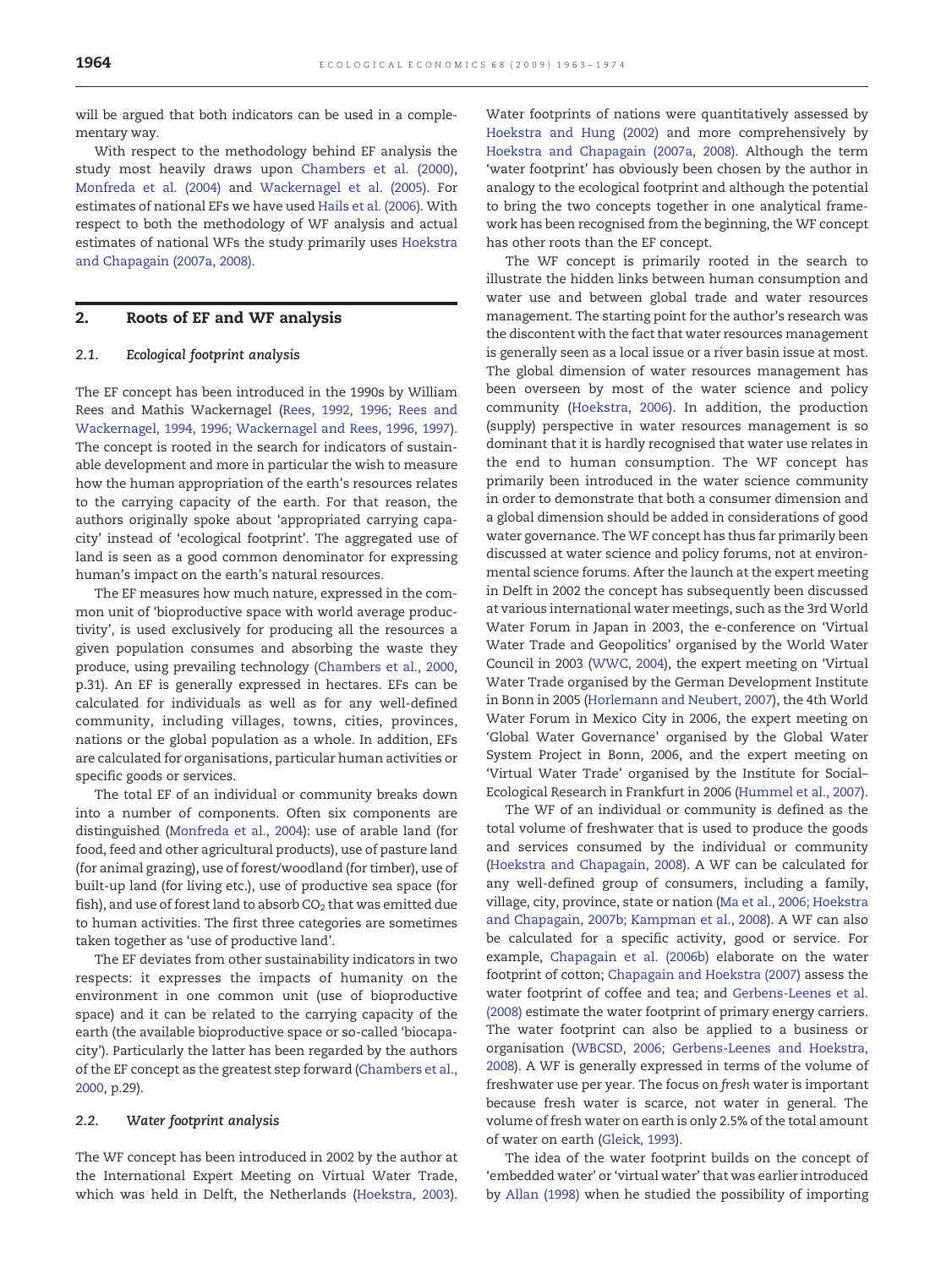virtual water (as opposed to real water) as a partial solution to problems of water scarcity in the Middle East. Allan elaborated the idea of using virtual-water import (coming along with food imports) as a tool to release the pressure on the scarcely available domestic water resources. Virtual-water import thus becomes an alternative water source, alongside endogenous water sources. Imported virtual water has therefore also been called 'exogenous water' [\(Haddadin, 2003\)](#page-10-0). In fact, the concept is similar to concepts like embodied energy, land or labour, so that one could also speak about 'embodied water' [\(Chambers](#page-9-0) [et al., 2000,](#page-9-0) p.96). The interest in virtual water started to grow rapidly once the first quantitative studies were published [\(Hoekstra and Hung, 2002; Hoekstra, 2003; Chapagain and](#page-10-0) [Hoekstra, 2004; Oki and Kanae, 2004; De Fraiture et al., 2004](#page-10-0)). [Hoekstra and Chapagain \(2008\)](#page-10-0) define the 'virtual-water content' of a product (a commodity, good or service) as the volume of freshwater used to produce the product. It refers to the sum of the water use in the various steps of the production chain. The adjective 'virtual' refers to the fact that most of the water used to produce a product is not contained in the product. The real-water content of products is generally negligible if compared to the virtual-water content. 'Virtualwater trade' occurs when water-intensive products are traded from one place to another ([Hoekstra and Hung, 2005;](#page-10-0) [Chapagain and Hoekstra, 2008\)](#page-10-0).

The WF of an individual or community can be estimated by multiplying all goods and services consumed by their respective virtual-water content. The WF of a nation consists of an internal and an external part. The internal WF refers to the appropriation for own consumption of water resources within the country, while the external WF refers to the appropriation of water resources in other countries.

The total WF of an individual or community breaks down into three components: the blue, green and grey WF. The blue WF is the volume of freshwater that evaporated from the global blue water resources (surface water and ground water) to produce the goods and services consumed by the individual or community. It excludes the part of the water withdrawn from the ground or surface water system that returns to that system directly after use or through leakage before it was used. The green WF is the volume of water evaporated from the global green water resources (rainwater stored in the soil). The grey WF is the volume of polluted water that associates with the production of all goods and services for the individual or community.

From the beginning, water footprints have been defined based on the actual water use per unit of consumption, not on the basis of the average global water use per unit of consumption. This means that water footprints can only be calculated by analysing the source of consumer goods and consider the actual water use in the countries of origin (where production takes place).

The WF deviates from other water use indicators in three respects: it measures underlying water appropriation of goods and services by integrating water use and pollution over the complete production chain, it visualises the link between (local) consumption and (global) appropriation of water resources, and it measures not only blue water use (as previously existing indicators) but also green water use and the production of polluted grey water.

#### 3. Comparison of EF and WF analysis from a methodological point of view

There is a clear parallel between EF and WF analysis as shown in [Table 1](#page-3-0). The next sections will compare both types of analysis by addressing one-by-one a few methodological issues.

#### 3.1. Calculating a footprint: the item-by-item and the balance-based approach

In EF analysis two alternative calculation methods can be used: the so-called component-based calculation and the compound calculation ([Simmons et al., 2000; Chambers et al.,](#page-10-0) [2000](#page-10-0) p.67–69; [Wackernagel et al., 2005](#page-11-0), p.5). In a componentbased calculation, one starts with identifying all the individual items—goods and services—and amounts thereof, that a given population consumes. In a second step one multiplies, for each item, the consumption volume by the associated land requirement per unit of consumption. The total EF consists of the sum of the calculated EF-components (where the separate components are usually weighted, see Section 3.4). In a compound calculation, one does not build up the total EF through an item-by-item approach, but starts from the overall consumption balance. First, the consumption within a nation is calculated as the national production plus imports minus exports. Consumption data are then translated into appropriated bioproductive area by using conversion rates (where the rates are usually global averages, see Section 3.5). The analysis is carried out separately for a number of consumption categories, each of which relates to a specific land use type. A commonly used list of land use types is the list mentioned in Section 2.1. The total EF is again obtained by an addition of the (usually weighted) areas per land use type.

In WF analysis there have also been proposed two calculation methods, which show a parallel with the two methods applied in EF analysis. In WF analysis, the two approaches have been called the bottom-up and the top-down approach ([Hoekstra and Chapagain, 2008](#page-10-0)). The bottom-up approach is an item-by-item approach, resembling the EF component-based approach. In this approach the WF is found by multiplying all goods and services consumed by the inhabitants of a country by the respective water needs for those goods and services. The top-down approach is balancebased and resembles the EF compound calculation method. In this approach, the WF of a nation is calculated as the total use of water resources within the country plus the gross virtualwater import minus the gross virtual-water export. Virtualwater import refers to the volume of water used in other countries to make goods and services imported to and consumed within the country considered. Virtual-water export refers to the volume of water used domestically for making export products, which are consumed elsewhere.

The balance-based (compound, top-down) calculation method is considered most practical for a rapid assessment of footprints of nations. This conclusion has independently arrived at by EF researchers ([Chambers et al., 2000; Monfreda](#page-9-0) [et al., 2004; Wackernagel et al., 2005](#page-9-0)) and WF researchers [\(Hoekstra and Chapagain, 2008\)](#page-10-0). The item-by-item (component-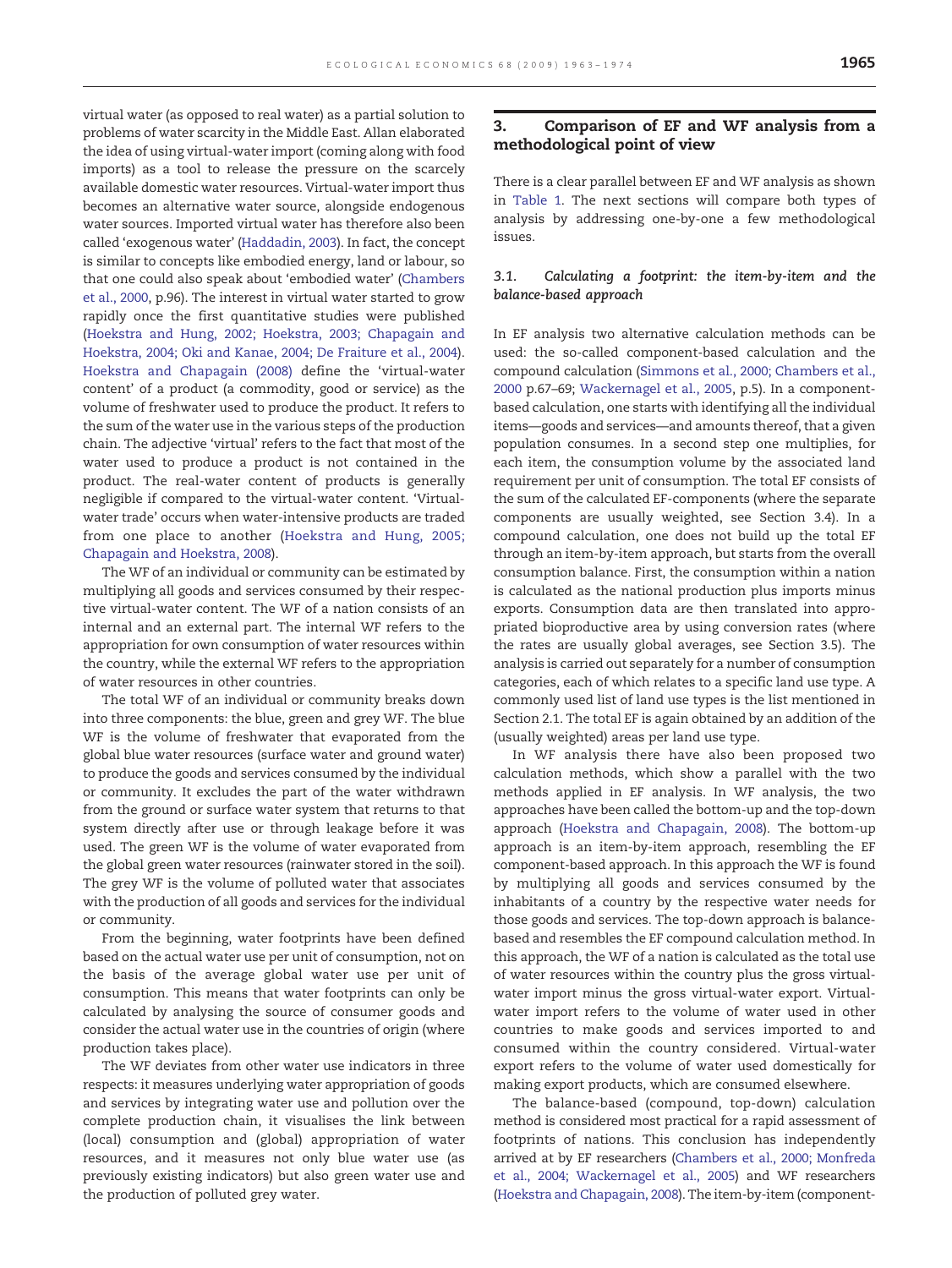<span id="page-3-0"></span>

| Table 1 - A comparison between EF and WF analysis.                               |                                     |                                                                                                       |                                                                                                                                                                                              |
|----------------------------------------------------------------------------------|-------------------------------------|-------------------------------------------------------------------------------------------------------|----------------------------------------------------------------------------------------------------------------------------------------------------------------------------------------------|
|                                                                                  |                                     | EF analysis                                                                                           | WF analysis                                                                                                                                                                                  |
| Indicator of human appropriation of natural Ecological footprint (EF)<br>capital |                                     |                                                                                                       | Water footprint (WF)                                                                                                                                                                         |
| Common denominator                                                               |                                     | Use of bioproductive space (in ha)                                                                    | Use of freshwater resources (in $m^3/yr$ )                                                                                                                                                   |
| Calculation<br>methods                                                           | Item-by-item calculation<br>method  | Component-based calculation method                                                                    | Bottom-up calculation method                                                                                                                                                                 |
|                                                                                  | Balance-based calculation<br>method | Compound calculation method                                                                           | Top-down calculation method                                                                                                                                                                  |
| Footprint                                                                        | Use of natural capital as a         | Use of arable land, use of pasture land, use of Use of green water (green WF),                        |                                                                                                                                                                                              |
| components source                                                                |                                     | forest and woodland, use of built-up land, use use of blue water (blue WF)<br>of productive sea space |                                                                                                                                                                                              |
|                                                                                  | Use of natural capital as a sink    | Energy ( $CO2$ absorption) land                                                                       | Use of water to assimilate pollution (grey WF)                                                                                                                                               |
| Adding different footprint components                                            |                                     | Actual areas are (in most EF-studies) weighted<br>by equivalence factors before adding                | Actual water volumes are added without<br>weighting                                                                                                                                          |
| Local versus global productivity                                                 |                                     | Most EF analyses are based on global average<br>productivities (annual kg per global hectare)         | A distinction is made between actual (local)<br>and global average virtual-water content of a<br>product $(m^3/$ unit of product); WF analyses are<br>based on actual virtual-water contents |
| Geographical specification                                                       |                                     | Using global hectares, the exact origin of the<br>hectares are not specified                          | The WF is a geographically explicit indicator,<br>not only showing volumes of water use and<br>pollution, but also the locations                                                             |
| Ceiling to sustained natural resource<br>appropriation                           |                                     | Sum of biologically productive areas<br>(biocapacity) (in ha)                                         | Available freshwater resources (in $m^3/yr$ )                                                                                                                                                |
| Ecological reservation                                                           |                                     | Biodiversity land                                                                                     | Environmental flow requirements                                                                                                                                                              |

based, bottom-up) approach can be used for estimating a national footprint as well, but is considered more suitable for the assessment of the footprint of an individual, business or sub-national community where import-export data are not available.

The advantage of the item-by-item approach is that it is rather flexible, in the sense that one can choose the level of detail of analysis and adjust the items accounted for on the basis of the consumption characteristics of the community, entity or activity under consideration. Another advantage is that this approach, by its breakdown of impacts by activity, is easier to communicate and more instructive ([Chambers et al.,](#page-9-0) [2000,](#page-9-0) p.69). Calculation schemes based on the item-by-item approach can be translated into simple educational or awareness raising tools. Simple calculators for estimating a person's individual ecological footprint have been developed for example by Best Foot Forward, $1$  the Global Footprint Network2 and Redefining Progress.3 A simple web-based water footprint calculator for assessing a personal water footprint has been developed by UNESCO-IHE in cooperation with the University of Twente.<sup>4</sup>

For estimating footprints of nations, it has been argued that the item-by-item approach has two disadvantages: it is more data-intensive and vulnerable to data variability and reliability ([Chambers et al., 2000,](#page-9-0) p. 69; [Hoekstra and Chapagain,](#page-10-0) [2008\)](#page-10-0). The merit of the balance-based calculation is its easy replicability on the basis of publicly available global databases. Besides, the balance-based method is most effective in capturing indirect effects, because it captures the resources that are used up by the inhabitants of a country independent of the activity they are used for [\(Chambers et al., 2000,](#page-9-0) p. 73). On the other hand, in a recent study of the water footprint of the Netherlands, [Van Oel et al. \(2008\)](#page-11-0) show that the item-byitem approach can be preferred under some specific circumstances. The item-by-item and balance-based calculations of a national footprint for a particular year theoretically result in the same figure only when there is no product stock change over a year. The balance-based calculation can theoretically give a slightly higher (lower) figure if the stocks of products increase (decrease) over the year. In addition, more importantly in practice, when the import and export of a country are large relative to its domestic production, which is typical for small trade nations, the balance-based approach can be very vulnerable to relatively small errors in the trade data. In such a case, the item-by-item approach will yield a more reliable estimate than the balance-based approach. In countries where trade is relatively small compared to domestic production, the reliability of the outcomes of both approaches will depend on the relative quality of the databases used for each approach. The item-by-item approach depends on the quality of consumption data, while the balance-based approach relies on the quality of trade data.

#### 3.2. Accounting for both sources and sinks

In EF analysis, it is common to account not only for the bioproductive areas being used as a resource (e.g. for living or obtaining food or timber) but also for the bioproductive areas that are needed as a sink for human pollution. Most EF

<sup>&</sup>lt;sup>1</sup> Online available at: [www.ecologicalfootprint.com](http://www.ecologicalfootprint.com) and [www.](http://www.bestfootforward.com/footprintlife.htm) [bestfootforward.com/footprintlife.htm.](http://www.bestfootforward.com/footprintlife.htm)

 $2$  Online available at: <http://ecofoot.org> and [www.footprintnet](http://www.footprintnetwork.org)[work.org](http://www.footprintnetwork.org).

<sup>&</sup>lt;sup>3</sup> Online available at: [www.myfootprint.org.](http://www.myfootprint.org)

<sup>4</sup> Online available at: [www.waterfootprint.org.](http://www.waterfootprint.org)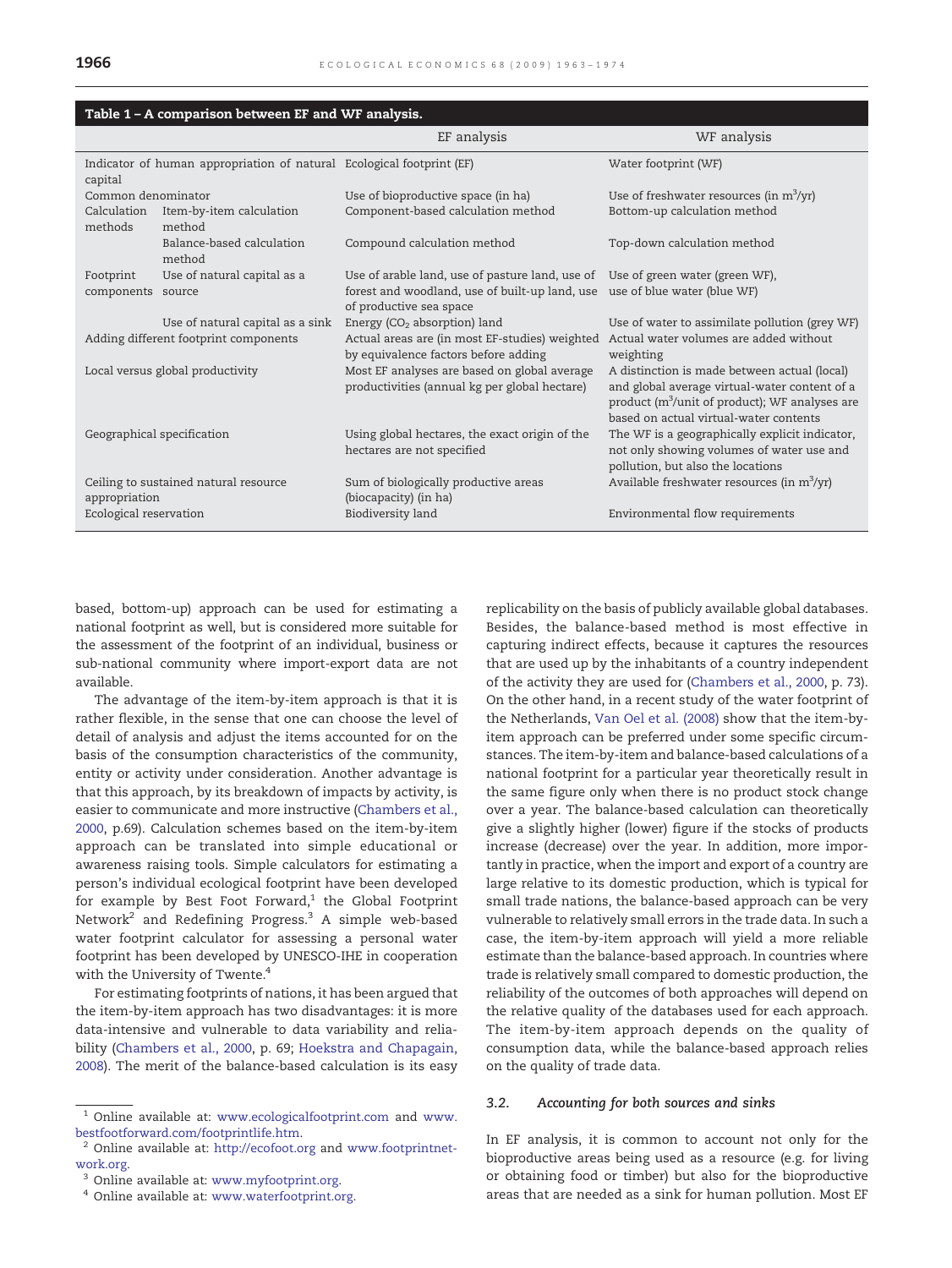analyses quantify a component that is called the 'energy footprint' (in hectares), which refers to the area of forest that is necessary to compensate for human-induced  $CO<sub>2</sub>$  emissions [\(Chambers et al., 2000](#page-9-0), p.67; [Ferng, 2002](#page-10-0)).

In WF analysis a similar approach has been chosen. The total WF of an individual or community breaks down into three components: the blue, green and grey WF [\(Hoekstra and](#page-10-0) [Chapagain, 2008\)](#page-10-0). The first two refer to resource use, while the latter refers to the water volume required to assimilate pollution. The grey WF is calculated as the volume of water that is required to dilute pollutants to such an extent that the quality of the water remains above agreed water quality standards [\(Chapagain et al., 2006b](#page-10-0)).

The rationale for including the energy footprint in the total EF and the grey water footprint in the total WF is similar: land and water do not function as resource bases only, but as systems for waste assimilation as well.

The approach to account in EF analysis for forestland needed to assimilate human-induced  $CO<sub>2</sub>$  emissions has been criticised with the argument that  $CO<sub>2</sub>$  assimilation by forests is one of the many options to compensate for  $CO<sub>2</sub>$  emissions, a very land-intensive option ([Van den Bergh and Verbruggen,](#page-11-0) [1999](#page-11-0)). Similarly, one could argue that dilution is only one way of assimilating chemicals emitted into water bodies. An alternative would be wastewater treatment before disposal and reuse of the chemicals retrieved. This has been recognised and therefore the dilution volume is calculated based on the actual volume of chemicals disposed in natural water bodies, not on the volume of chemicals in the initial waste flow. As a result, an increase in wastewater treatment will indeed reduce the grey WF.

Another critique on the inclusion of the land component for  $CO<sub>2</sub>$  absorption is that the simple linear translation of  $CO<sub>2</sub>$ emissions into required areas of forestland is too simplistic and that the conversion factor used has a high degree of subjectivity [\(Van den Bergh and Verbruggen, 1999\)](#page-11-0). Similar criticism could be formulated with respect to the grey WF. Indeed, the translation of human-induced pollutant flows into the environment into required dilution volumes for assimilation is based on water quality standards that bear a dimension of subjectivity. The view of the author is that including natural resource use for waste assimilation is consistent with the aim of being comprehensive in assessing total human appropriation of natural resources. But it should be recognised that this component of footprinting suffers more from knowledge weaknesses and subjectivity than the active resource-use component. But by making the conversion factors (ha/ton  $CO<sub>2</sub>$ ) and water quality standards (mg/l) explicit, the approach is verifiable and can be adjusted when improved insights allow.

#### 3.3. Preventing double counting

One of the concerns in EF analysis has been the risk of double counting. [Van den Bergh and Verbruggen \(1999\)](#page-11-0) for example claim that neglecting multi-functional land use will bias the calculated EF upwards. According to [Chambers et al. \(2000\),](#page-9-0) however, care can be taken to avoid double counting. Besides, they argue that rather than double-counting a problem can be the underestimation of an EF due to neglecting the effects of various forms of contamination (other than  $CO<sub>2</sub>$ ) on bioproductive space.

InWF analysis double counting is prevented by dividing used water volumes over the various products obtained. For example, when a primary crop is processed into two different products or more (e.g. soybean processed into soybean flour and soybean oil), the virtual-water content of the primary crop is distributed over its separate products. This is done proportionally to the value of the crop products. It could also be done proportionally to the weight of the products, but this would be less meaningful [\(Hoekstra and Chapagain, 2008](#page-10-0)). In the case of calculating the grey WF, the dilution volumes associated with different types of pollutants are not simply added. Instead, it is identified which of the pollutants in a certain waste flow requires most dilution water; this pollutant is then taken as the most critical one, which means that if this pollutant has been sufficiently diluted, all the other pollutants have been sufficiently diluted as well [\(Chapagain et al., 2006b](#page-10-0)). This ignores possible cumulative effects of pollutants, so that the obtained grey WF estimate is conservative rather than an overestimate.

#### 3.4. Adding different footprint components

In EF analysis, the aggregation of different footprint components into one aggregated EF has been a bit of a controversial subject (see e.g. [Van den Bergh and Verbruggen, 1999](#page-11-0), p.63; [Van Kooten and Bulte, 2000](#page-11-0)). The three options that have been considered are: (1) simply adding the different types of land use without weighting, (2) adding the different areas with weighting based on the relative productivity of the different land types, and (3) not adding but presenting the different components separately. The first approach is simple but does not do justice to the fact that different types of land vary in terms of biological productivity (the rate of biomass production through photosynthesis). In other words, the 'value' of different land types for supporting humanity varies as a function of their biological productivity, the reason to use the relative productivity of land as a weight factor. The second approach is the one that has become most common in EF analysis [\(Wackernagel et al., 1999, 2002; Monfreda et al., 2004](#page-11-0)). In this approach, different types of land are brought into one comparable unit by multiplying land areas by a so-called equivalence factor, which is defined as the productivity of a certain land type divided by the average productivity of total bioproductive land. The resulting EF is then expressed in a sort of 'weighted', 'adjusted' or 'equivalent hectares', in most studies called 'global hectares' (as opposed to actual hectares). [Van den Bergh and Verbruggen \(1999\)](#page-11-0) have suggested that land areas could possibly better be weighted on the basis of social rather than physically based weights, e.g. on the basis of their relative economic scarcity, but this proposal has received no follow-up. A third approach is not to add different EF components at all, with the argument that they are fundamentally different and that useful information gets lost when adding the components. This approach was for example chosen by [Van Vuuren and Smeets \(2000\)](#page-11-0) in response to the criticism that had been formulated against the aggregation of the separate footprint components. In the view of the author of the current paper, however, the three approaches mentioned are not worth fundamental controversy because in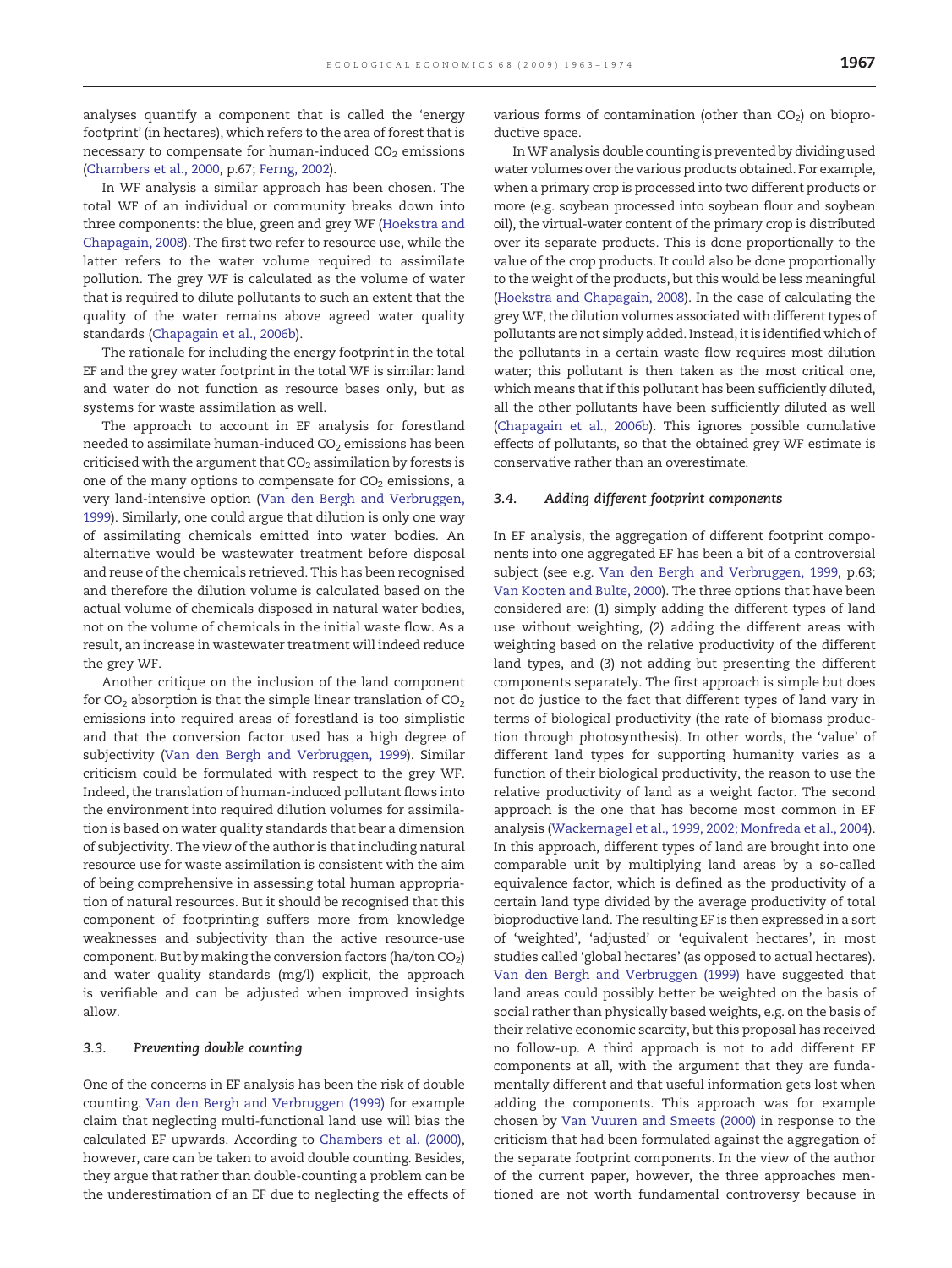reality they can easily be combined in one analysis, which is also done in practice: first one estimates and presents the actual, unadjusted areas per land use type (third approach), after which one can add them in two different ways and present both aggregates (first and second approach).

In WF analysis different types of water use are added without weighting, thus following the first approach as mentioned above. However, it has been recognised that for the purpose of policy formulation it is essential to explicitly distinguish and present the various WF components, which comes down to the third approach as mentioned above. An example of a study where the three WF components (green, blue, grey) are explicitly shown is the cotton footprint study by [Chapagain et al. \(2006b\)](#page-10-0). It has been recognised that the three WF components have different characteristics, so that simply adding them makes that some relevant information gets lost. The main difference between green and blue water is that they are different in their scope of application. Green water can be productively used only for crop production and natural biomass production (support of ecosystem functioning), while blue water can be used for irrigating crops but also for various other types of domestic, agricultural and industrial water use. It has been said that the opportunity cost of blue water is generally higher than for green water ([Chapagain](#page-10-0) [et al. 2006a\)](#page-10-0). From this perspective it can be argued to count 1  $\text{m}^3$  of blue water use more than 1  $\text{m}^3$  of green water use, but this idea has not been elaborated. Rather, it has been chosen to specify both the blue and green WF and compare each of them separately with the available blue and green water resources respectively.

Both EF and WF suffer from the critique that no distinction is made between 'sustainable' and 'unsustainable' resource appropriation. As [Van den Bergh and Verbruggen \(1999\)](#page-11-0) formulate in their critique on EF analysis, it assumes that hectares used can simply be added, irrespective whether it concerns 'sustainable land use' or 'unsustainable land use'. They argue that extensive agriculture requires more land per unit of production than intensive agriculture, but the risk of land degradation in the case of the latter is larger than in the case of the former. Similarly, in WF analysis, appropriated water volumes are added without making a distinction between 'sustainable' and 'unsustainable' water use. In one case a certain volume of water use may have little effect on the local ecosystem, while in another case the same volume of water use can be far beyond a critical point. Although the observations made are correct, it does not subtract from the value of EF and WF analysis when perceived from the intended purpose. EFs and WFs are calculated to evaluate total appropriation of bioproductive space and freshwater resources in the context of the total available space and resources. Speaking in terms of 'sustainable' and 'unsustainable' use of land or water, as done above, presumes that one can attribute the sustainability or non-sustainability label to certain specific activities without looking at the total picture. EF and WF analysis aim to provide an overall picture.

#### 3.5. Using local or global average productivities

Footprint studies can be carried out with either local or global average data on resource productivities. Most EF studies are based on global average parameters on land requirement per unit of good or service consumed and do not distinguish the exact origin of the products ([Monfreda et al., 2004; Wack](#page-10-0)[ernagel et al., 2005\)](#page-10-0). Existing WF studies, on the contrary, consider the origin of the goods and services and look at the actual water use at the place of production ([Hoekstra and](#page-10-0) [Chapagain, 2007a, 2008\)](#page-10-0). Obviously, at the global level it does not matter whether EF or WF analysis is carried out on the basis of local or global average productivities, because adding the results obtained with local data will yield the same result as an analysis based on global average data. For a global analysis, working with global productivities therefore suffices.

Footprint calculations with local productivities demand much more data than computations with global average productivities. When estimating the footprint of a nation with the balance-based approach with local productivities, it is not enough to have specific productivity figures for the country itself. Trade data need to be specified now by trade partner and for each product productivities need to be known by trade partner. When computing a footprint using the itemby-item approach, consumption needs to be specified not only by item, but by origin as well.

Although EF analysis as it was originally introduced ([Wackernagel and Rees, 1996; Wackernagel et al., 1997, 1999,](#page-11-0) [2002\)](#page-11-0) and as it has become mainstream [\(Hails et al., 2006\)](#page-10-0) is based on taking global average productivities, it does not mean that this approach is fundamental to EF analysis. In fact, it has been shown by various authors that EF analysis can be carried out based on actual, local productivities as well. [Van](#page-11-0) [Vuuren and Smeets \(2000\),](#page-11-0) for example, used local productivities when estimating the EFs of Benin, Bhutan, Costa Rica and the Netherlands. In order to do so they had to consider the origin of the products being consumed in the four countries. The land use behind imported products was estimated based on the productivities as in the regions of origin. When the import region was unknown, global average productivities were used for these imports. [Gerbens-Leenes et al. \(2002\)](#page-10-0) used actual, local productivities in their assessment of the EF of the Netherlands, [Lenzen and Murray \(2001\)](#page-10-0) did similarly for Australia, [Haberl et al. \(2001\)](#page-10-0) and [Erb \(2004\)](#page-10-0) for Austria, and [Luck et al. \(2001\)](#page-10-0) for the twenty largest metropolitan areas in the USA. It is noted here that some of the studies that work with local productivities still work with global average productivities if it comes to converting consumption of imported products into land requirements (e.g. [Van Vuuren](#page-11-0) [and Bouwman, 2005](#page-11-0)).

[Haberl et al. \(2001\)](#page-10-0) and [Wackernagel et al. \(2004a\)](#page-11-0) carried out comparative studies in which they compared the outcomes of the 'conventional' approach (global averages) to the 'actual land area' approach. [Wackernagel et al. \(2004b\)](#page-11-0) conclude that the two approaches can be applied to address different research questions. The method using global productivities can be used to answer the question of how much of the globally available bioproductive space is used by a given population. The method using local productivities can be used to address the question of how much actual area is used by a population. In EF studies, the choice to work with global average productivities is generally combined with the choice of weighting different land use types by equivalence factors (following the 'footprint standards' as in [Wackernagel et al.,](#page-11-0)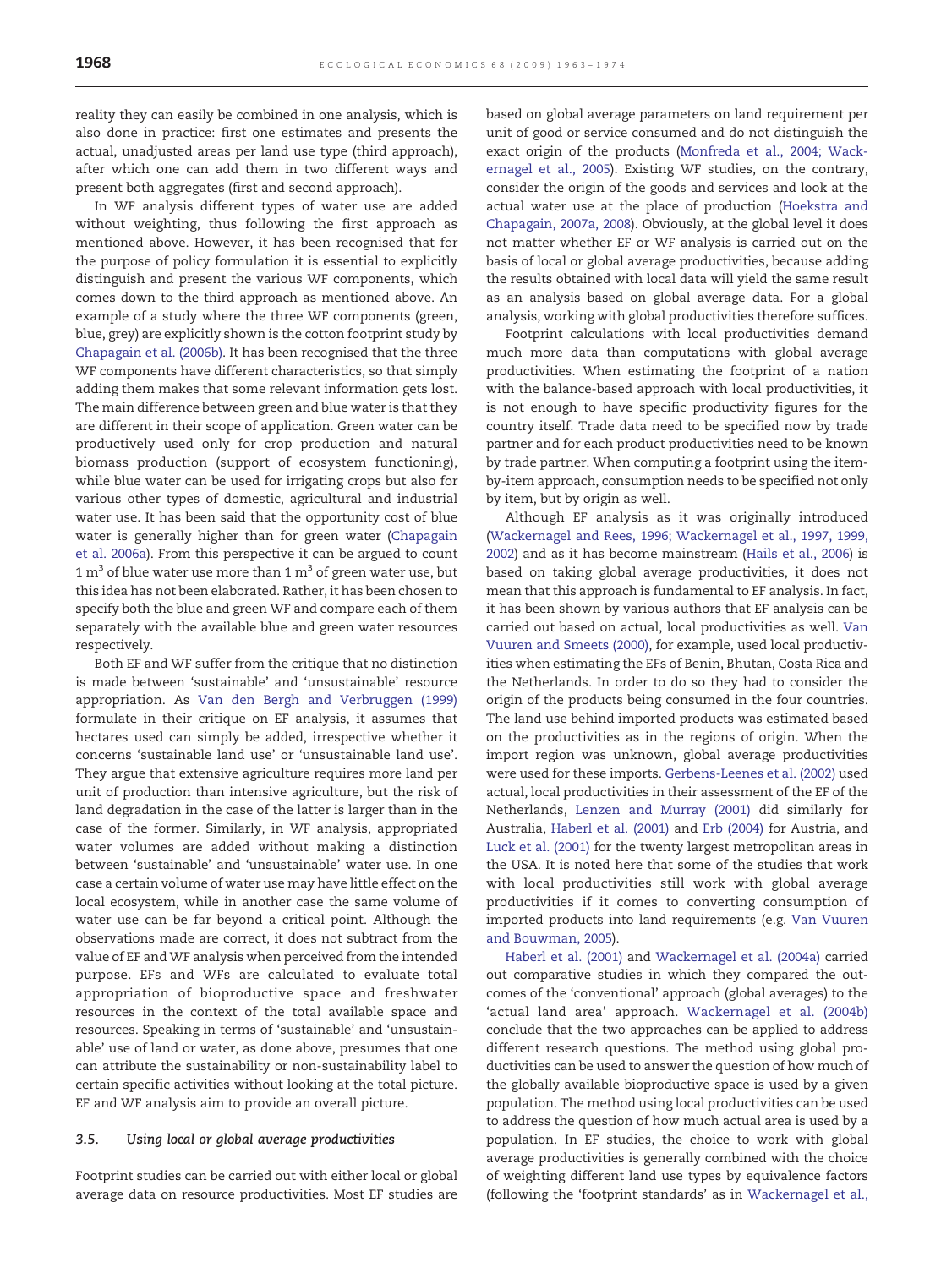[2005](#page-11-0)). The more unusual choice to work with local productivities is most of the time combined with the approach of notadding or unadjusted adding different land use types [\(Van](#page-11-0) [Vuuren and Smeets, 2000; Gerbens-Leenes et al., 2002\)](#page-11-0).

In WF analysis the dominant approach is to work with local productivities. This choice has been driven by the research questions addressed by the various authors in the field of 'water footprint' and 'virtual water trade' analysis. An important question all the time is where and how nations or the global society as a whole can save water ([Hoekstra, 2003;](#page-10-0) [Oki and Kanae, 2004; De Fraiture et al. 2004; Wichelns, 2004;](#page-10-0) [Hoekstra and Hung, 2005; Chapagain et al., 2006a\)](#page-10-0). For that reason it has been considered key to look at local productivities, because only local data on productivities can tell where water use per unit of product is relatively large and where small. The water need per unit of product depends on both climate and water-use efficiency. Reducing water footprints through adjusting consumption patterns is one option, but reducing water footprints by producing where the climate is most suitable and by using water more efficiently are two other important options to be considered ([Hoekstra and](#page-10-0) [Chapagain, 2007a, 2008\)](#page-10-0). When water footprints were calculated based on global averages, the production circumstances (climate and water-use efficiency) would not be a variable in the equation anymore.

The implication of the two different approaches—accounting for either global or actual local productivities—can be illustrated with the help of the equation proposed by [Ehrlich](#page-10-0) [and Holdren \(1971\)](#page-10-0):  $I = P \times A \times T$ , in which I stands for the impact of humanity on the environment, P for population (measured in terms of its size), A for affluence (expressed as consumption per capita) and T for technology (expressed in terms of environmental impact per unit of consumption). Both EF and WF are measures of I, with the only difference that EF takes the use of bioproductive space as the common denominator of environmental impacts of consumption and WF the use of freshwater resources. By using global average productivities in EF analysis, the factor T is taken as a (global average) constant. In WF analysis, the factor T is left as a variable. The result is that variations within EF-per capita estimates can be fully attributed to differences in consumption (A), whereas variations within WF-per capita estimates can be due to differences in consumption (A) but also to differences in the environmental impact per unit of consumption (T). It is noted here that T covers impact differences in its widest sense, so it does include differences in impacts due to the use of different technologies, but it also accounts for differences in impacts due to differences in production circumstances such as climate. I explicitly mention this here because water use in agriculture depends on both natural climate factors and agricultural practice. The factors are together responsible for yield differences between various locations.

The advantage of applying local productivities is that the calculated footprints more accurately reflect the actual impact of a particular consumption pattern. Both in terms of land and freshwater appropriation it makes a difference when and where for example the vegetables being consumed were produced. Using local productivities shows that footprints can be reduced by changing consumption volume and pattern but also by reducing the impact per unit of consumption

through e.g. improved technology or production circumstances. The disadvantage of using actual, local productivities is that it requires more data and is more labour intensive. Besides, it is difficult to distinguish in the resulting footprint estimates the separate effects of consumption and production circumstances.

#### 3.6. Making explicit the geographic spreading of footprints

Standard EF analysis is based on global average productivities and thus does not require making explicit from where consumer goods originate. WF analysis on the contrary has from the beginning of the idea been based on local productivities, which requires tracking down the origin of the consumer goods and the actual productivities at the place of production ([Hoekstra](#page-10-0) [and Hung, 2002](#page-10-0)). An underlying aim of WF analysis has been to uncover the hidden links between consumption in one place and water demand in another ([Hoekstra and Chapagain, 2007a,](#page-10-0) [2008](#page-10-0)). This could open up the minds of water managers that traditionally see water as a local resource or a river basin resource at most ([Hoekstra, 2006](#page-10-0)). In WF analysis an emphasis has been put also on distinguishing between an internal and an external water footprint of a nation. The issue of externalising a national WF is a relevant issue in two respects. First, waterscarce countries can externalise their WF in order to save their domestic water resources (some countries in the Middle East do so). Here, externalising a WF can be regarded as a positive thing. Second, however, externalising a national footprint also means shifting the environmental burden to a distant location. Here, externalising a WF gets a negative connotation. So, whether good or bad, the issue of internal versus external WF is considered key in addressing important water policy questions at both national and global level.

Also in EF analysis the idea of making footprints spatially explicit has been explored. [Erb \(2004\)](#page-10-0) for example shows how the EF of Austria refers to land appropriation on each continent of the world. [Luck et al. \(2001\)](#page-10-0) carried out a spatially explicit analysis of land appropriation of major metropolitan areas in the USA.

#### 3.7. Measuring natural capital availability

A global footprint represents the total human appropriation of natural capital. The global EF refers to the human appropriation of the available bioproductive space and the global WF indicates the human appropriation of the available freshwater resources on earth. In both cases it is useful to see the actual appropriation in the context of the available capital. In the case of EF analysis, the available capital is called the 'total available biologically productive area' or 'biocapacity' in short [\(Chambers et al., 2000](#page-9-0), p.177). Biocapacity at global level is estimated by adding up all bioproductive areas in the world weighted based on their relative productivity (using the earlier mentioned equivalence factors). To establish biocapacity at national level, different qualities of land are summed up while applying both yield factors and equivalence factors as weight factors for the different land qualities. A yield factor is the local productivity divided by the global average productivity.

In WF analysis, the available capital is called the 'annual freshwater availability', which consist of two components: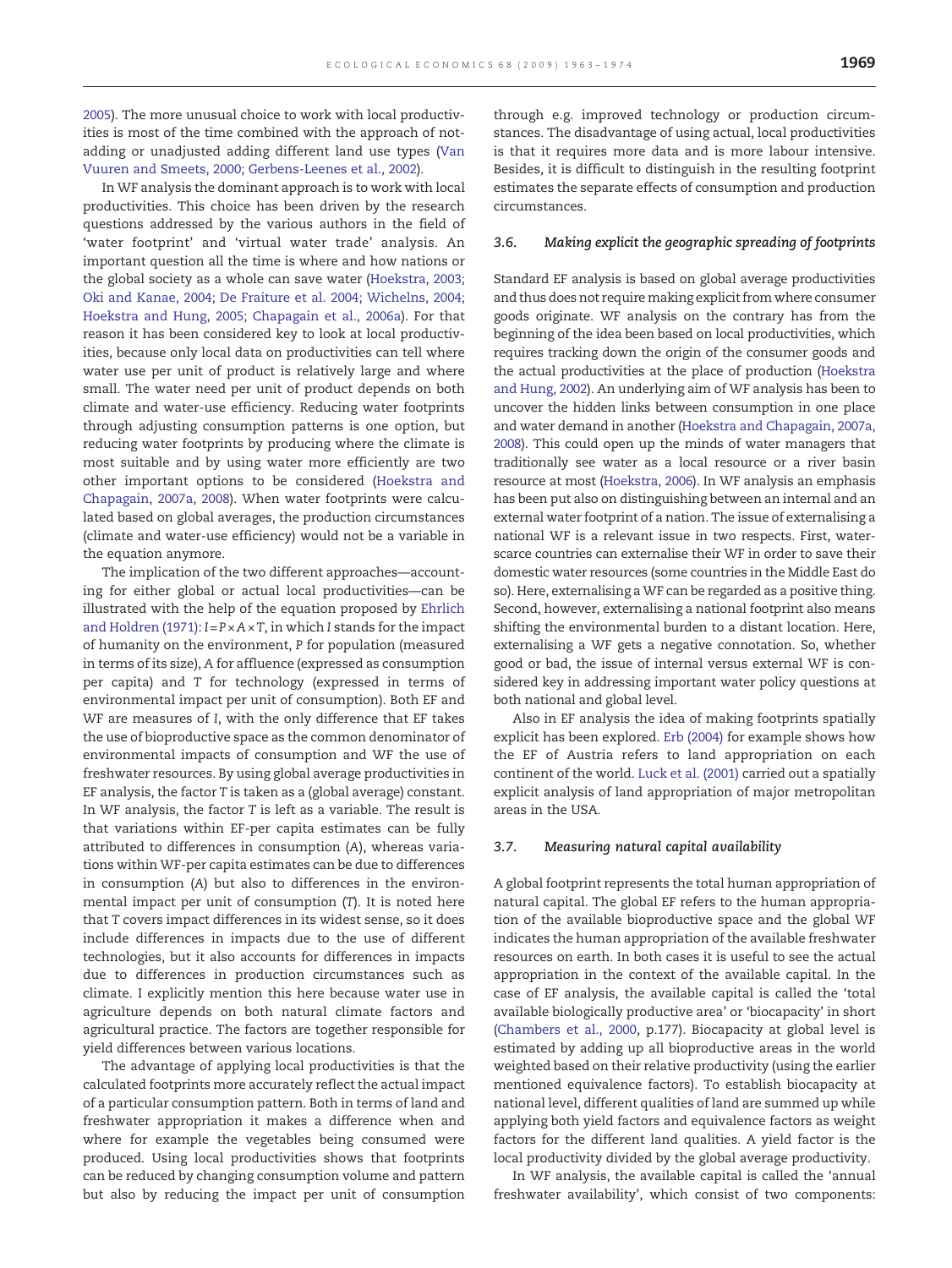green water availability and blue water availability. The green water availability is equal to the total evapotranspiration above land (minus human-induced evapotranspiration of blue water in order to prevent overestimation). The blue water availability is equal to actual runoff from land to oceans (plus human-induced evapotranspiration of blue water to correct for runoff that was already consumed before running into the ocean). The total annual freshwater availability, the sum of green and blue water availability, is equal to total precipitation above land.

#### 3.8. Fraction of natural capital to be reserved for biodiversity and ecosystem functioning

Before comparing the global EF with the earth's biocapacity, it has been argued that the total biocapacity should first be lessened with a fraction to be reserved as 'biodiversity land', that is land for sustaining the globe's biodiversity. In this view, global biocapacity is not fully available for human appropriation, since part of it has to be reserved for biodiversity protection ([Chambers et al., 2000,](#page-9-0) p.65). A question is then which fraction of the global biocapacity is required for that. Estimates range widely, from 12% ([WCED, 1987\)](#page-11-0) to 75% [\(Noss](#page-10-0) [and Cooperrider, 1994](#page-10-0)). It can be argued that part of the EF, particularly the use of forest land, can count as biodiversity land, which has been a reason for many authors not to include the need for biodiversity land in their analysis.

Also in WF analysis it has been recognised that part of the freshwater availability has to be reserved for natural purposes ([Hoekstra and Chapagain, 2008](#page-10-0)). Part of the green-water availability (evapotranspiration) is to be used for natural biomass production. Part of the blue-water availability (runoff) is to be set aside to fulfil environmental flow requirements ([Smakhtin, 2001\)](#page-10-0). According to [Smakhtin et al. \(2004\)](#page-10-0), at least 30% of the world's river flows have to be allocated to maintain a fair condition of freshwater ecosystems worldwide. This is just the world average, river basin estimates range between 20 and 50%. Knowledge in this area is still poor. The ecological processes are often poorly understood, it is not clear what ecological standards have to be taken (when changes in the ecosystem become unacceptable), and next to minimum flow requirements one should also look at flow extremes, seasonal variations and variations over the years.

#### 3.9. Scale of analysis

EF and WF analysis have in common that they can be applied at various spatial scales, ranging from the individual or household scale, through the village, town or city scale up to provincial, national, continental and global scale ([Chambers](#page-9-0) [et al., 2000](#page-9-0), p.32; [Hoekstra and Chapagain, 2008\)](#page-10-0). Cross-scale comparisons are possible by expressing footprints in per capita units. In addition, EF and WF analysis can be carried out for particular organisations, activities or products. The footprints of different companies within one economic sector can be compared by expressing the footprints for example per unit of production volume or turnover. The footprints of various products can be compared by expressing the footprints for example per kilogram of product or per caloric value in case of food.

#### 3.10. Historical time series and scenarios for EF or WF

Both EF and WF analysis use actual technological practice when taking data on productivities ([Monfreda et al., 2004;](#page-10-0) [Hoekstra and Chapagain, 2008](#page-10-0)). When estimating historical footprints, it has been shown that one can work with either variable productivities, as they were at the time, or with a fixed productivity at a reference point in time ([Haberl et al.,](#page-10-0) [2001; Wackernagel et al., 2004b\)](#page-10-0). Obviously, the results show different things and have to be interpreted in different ways. Also when developing scenarios for the future footprints of nations or regions one will have to make assumptions about the productivities to be taken over the course of time (see e.g. [Senbel et al., 2003; Van Vuuren and Bouwman, 2005](#page-10-0)).

#### 4. Comparison of EF and WF estimates

#### 4.1. Global EF and WF

According to the estimate by [Hails et al. \(2006\)](#page-10-0) the global EF in 2003 was 14.1 billion global hectares. More than half (52%) of the global EF consists of the use of forestland for offsetting human-induced  $CO<sub>2</sub>$  emissions (including the offset of the  $CO<sub>2</sub>$ -equivalent of nuclear energy). The second-largest component in the global EF is the use of arable land (21%), followed by the use of forest for timber (10%), use of fishing grounds (7%), use of pastureland for animal grazing (6%), and use of built-up land (4%).

The global WF is 7450 billion  $m^3/yr$ , an average for the period 1997-2001. Humanity's green WF is 5330 billion m<sup>3</sup>/yr, while the combined blue-grey WF amounts to 2120 billion  $m^3/$ yr [\(Hoekstra and Chapagain, 2007a, 2008\)](#page-10-0). The green WF fully refers to agricultural products. The combined blue-grey WF refers to agricultural products (50%), industrial products (34%) and domestic water services (16%). The size of the global WF is largely determined by the consumption of food and other agricultural products. The provided figures can be regarded as conservative estimates. [Postel et al. \(1996\)](#page-10-0) for example estimate that the human appropriation of green water amounts to 18,200 billion  $m^3$ /yr, but this also includes green water appropriation in forestland used for human purposes. Their definition of human appropriation of freshwater is much broader than the one used in WF analysis. Further, [Postel et al. \(1996\)](#page-10-0) estimate that the human appropriation of blue water is 4430 billion  $m^3$ /yr, but this does refer to total withdrawal of blue water, while WF analysis only accounts for the part of the blue water withdrawal that evaporates. The remainder will return to the surface-groundwater system. Finally, [Postel et al. \(1996\)](#page-10-0) estimate the grey WF at 2350 billion m<sup>3</sup>/yr, which is based on the assumption that 50% of municipal and industrial wastewater flows are untreated and a dilution factor of about 4. By accounting only for the return flows as they are, [Hoekstra and Chapagain \(2007a, 2008\)](#page-10-0) have applied a conservative dilution factor of 1.

The global EF and WF figures show that some types of consumption (energy-intensive activities such as travelling and land-consuming products such as food) greatly contribute to the total appropriation of bioproductive space, while another core set of consumer goods (water-intensive products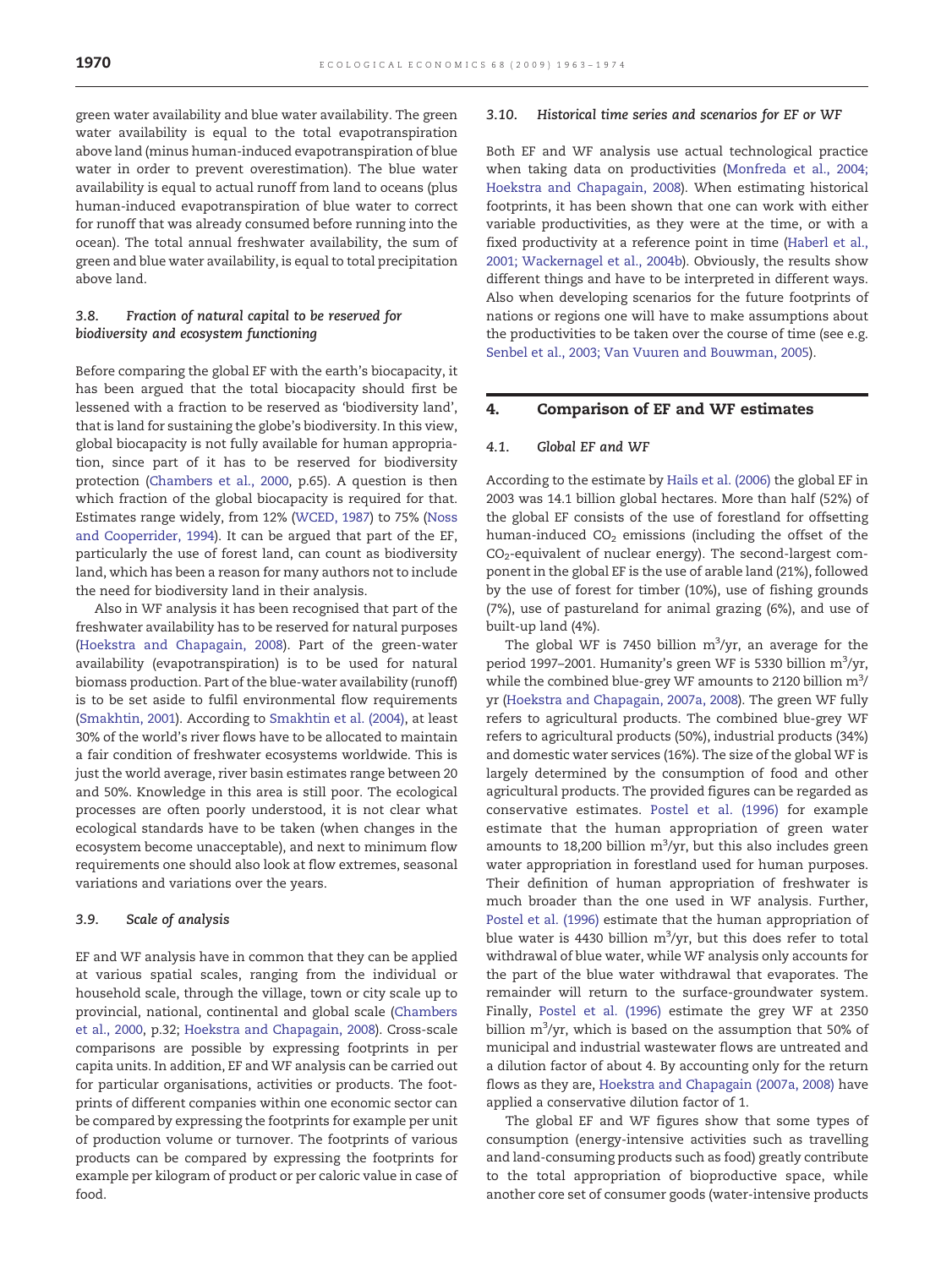such as food and cotton clothes) contribute relatively much to the total appropriation of freshwater. A meat-based diet contributes to both higher EF and WF if compared to a

vegetarian diet. Energy use of a society however strongly contributes to its EF, but not to its WF. Typical waterconsuming products such as cotton or water-polluting activities such as washing in households or industries do obviously contribute to the WF, but to a less extent to the EF.

#### 4.2. Globally available natural capital, ecological reservation and actual appropriation

According to the estimate by [Hails et al. \(2006\)](#page-10-0) the global biocapacity is 11.2 billion global hectares. [Monfreda et al.](#page-10-0) [\(2004\)](#page-10-0) provided a figure of 11.4 billion global hectares. Put in this context, the current global EF of 14.1 billion global hectares already exceeds the biocapacity. When the land requirement for  $CO<sub>2</sub>$  absorption is not included in the EF, as some authors have argued, the utilization of the biocapacity comes to 60%.

Green water availability in the world is about 70,000 billion  $\mathrm{m}^3/\mathrm{yr}$  [\(Postel et al., 1996\)](#page-10-0). The green WF of 5330 billion m $\frac{3}{y}$ r thus constitutes 8% of green water availability. This is a conservative estimate; with their wider definition of green water use, [Postel et al. \(1996\)](#page-10-0) arrive at a figure of 26%. When estimating the remaining free green water availability one has to subtract from the green water availability a certain fraction to be reserved for maintaining natural ecosystems. An estimate of the size of such a reservation has never been made.

To establish a good measure of blue water availability is a bit difficult. According to [Postel et al. \(1996\)](#page-10-0) about 20% of total runoff forms remote flows that cannot be appropriated and 50% forms uncaptured floodwater, so that only 30% of runoff remains for use. They argue therefore that a good measure of the available water resources in the world for abstraction and dilution—the blue water availability—could be the 'geographically and temporally accessible runoff', which amounts to 12,500 billion m<sup>3</sup>/yr. The blue-grey fraction of the global WF is thus 17% of the maximally available volume. Assuming that minimally 30% of the available blue water resources have to be reserved as environmental flows, the volume of 'free' blue water is still more than half of the total. It is emphasised here, however, that the estimated blue-grey WF is conservative. [Postel et al. \(1996\)](#page-10-0) estimate that human appropriation of blue water is 54% instead of 17%. Besides, research on quantifying environmental flow requirements is still in its infancy. Finally, 'free' blue water will be located in different places from where the demand is, and it will partly flow in the wet period while the demand is in the dry period. It may be economically or politically unfeasible to capture parts of the so-called 'free' flow, for instance because additional infrastructure would be required to capture and use it.

The above figures suggest that at the aggregated global level the appropriation of bioproductive space has become more critical than the appropriation of freshwater resources. However, this type of interpretation is probably a bit too early given the many issues of possible debate remaining. For instance, the total EF appears to be very vulnerable to the decision to include the area for  $CO<sub>2</sub>$  absorption and to the precise conversion rate assumed. The water figures are very sensitive to the assumptions about what we count as 'available', i.e. the way of accounting for temporal and spatial variability. Besides, the global figures tell little about what might be critical at a level below the global level. According to [UNESCO \(2003, 2006\)](#page-10-0) for example, the current patterns of global water use already lead to unsustainable conditions in many places, as witnessed by the many reported cases of water depletion and pollution.

#### 4.3. National EFs and WFs

On a per capita basis, ecological footprints widely vary among countries. While the global-average EF is 2.2 global hectares per person, there are countries with an EF of four to five times the global average [\(Hails et al., 2006](#page-10-0)). The United Arab Emirates have an EF of nearly 12 and the USA an EF of 9.6 global hectares per capita. At the low end we see developing countries such as Afghanistan, Somalia, Bangladesh, Malawi and Pakistan, with EFs of 30% of the global average or less. The energycomponent in the EF contributes greater to the total EF for industrialized countries than in the case of developing countries. In the least developed countries the use of cropland is generally the largest component.

The world-average WF is 1240  $m^3$ /cap/yr, but both the size and composition of national water footprints differ across countries. Eight countries—India, China, the USA, the Russian Federation, Indonesia, Nigeria, Brazil and Pakistan—together contribute 50% to the total global WF ([Hoekstra and Chapa](#page-10-0)[gain, 2007a, 2008](#page-10-0)). On a per capita basis, it is the people of the USA that have the largest WF, with 2480 m<sup>3</sup>/yr per capita, followed by the people in south European countries such as Greece, Italy and Spain (2300-2400 m<sup>3</sup>/yr per capita). Large water footprints can also be found in Malaysia and Thailand. At the other side of the scale, the Chinese people have a relatively low WF with an average of 700  $\mathrm{m}^3/\mathrm{yr}$  per capita. In the rich countries consumption of industrial goods has a relatively large contribution to the total WF if compared with developing countries. The consumption of industrial goods very significantly contributes to the total WF of the USA (32%), but not in India (2%).

The national EF and WF figures cannot be compared due to the fact that the EF estimates are based on global average productivities and thus reflect differences in consumption only, while the WF estimates are based on actual productivities and thus reflect differences in both consumption and productivity. As a result, a country like Nigeria can for example have a relatively large WF (due to very low yields in agriculture), while it has a relatively low EF.

#### 5. Conclusion

The roots of EF analysis lie in the search for an indicator that can show what part of the globe's biocapacity has been used. This focus has motivated the choice to work with global average productivities and not specify the geographical spreading of a footprint. The roots of WF analysis lie in the exploration of the global dimension of water as a natural resource, by uncovering the link between water use,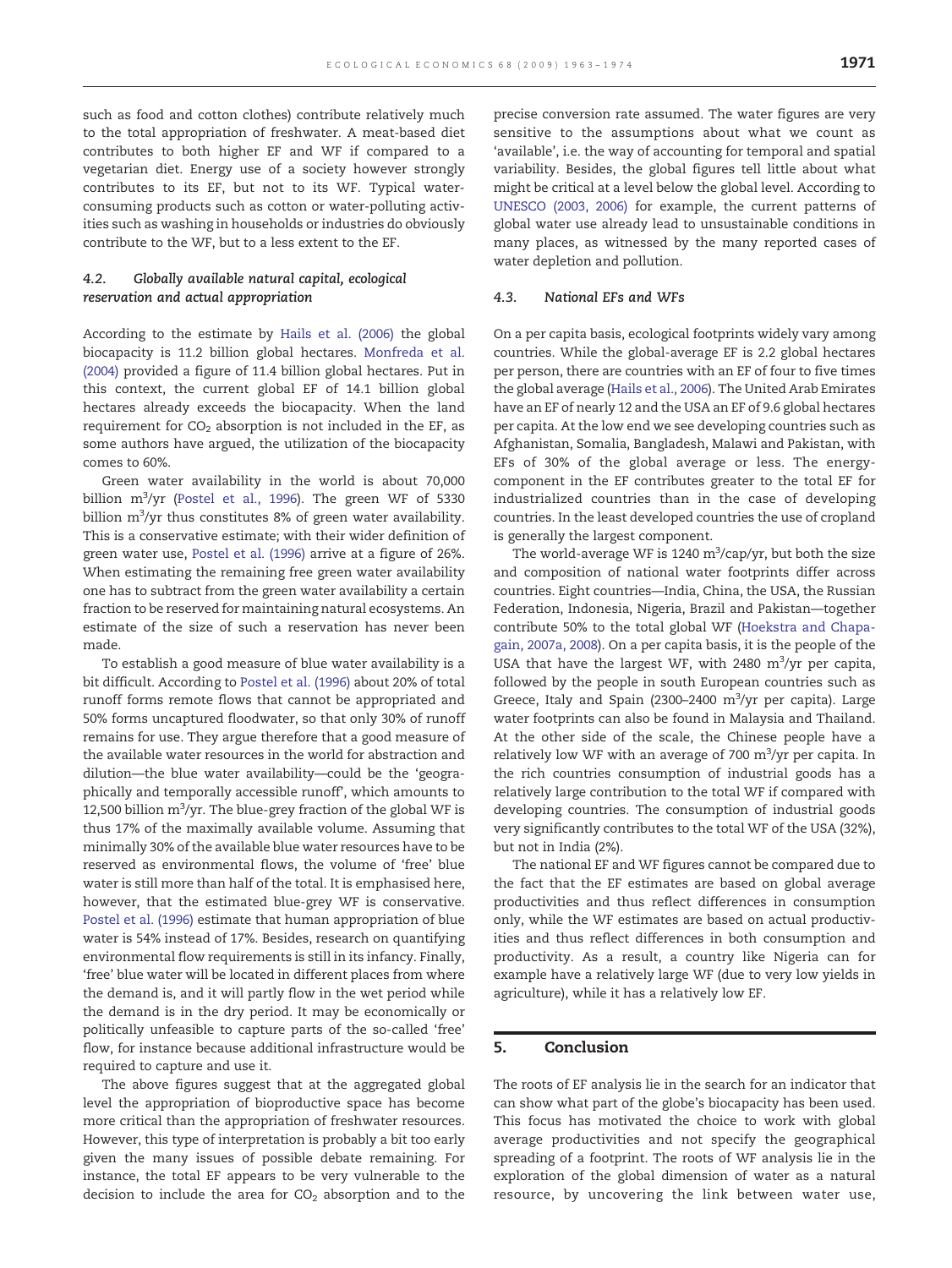<span id="page-9-0"></span>consumption and international trade. This has inspired the choice to look at the origin of products and take into account local productivities. The major methodological differences between EF and WF analysis that have grown from this different focus are:

- 1. EFs are most of the time calculated based on global average productivities, while WFs are calculated based on local productivities;
- 2. EFs are not spatially explicit, while WFs are (by distinguishing goods and services by origin)
- 3. the components of an EF are weighted (based on equivalence factors) before adding up to the total EF, while the components of a WF are added without weighting.

The advantage of the approach chosen in WF analysis (points 1–2) is that it includes more detail. The disadvantage is that the approach requires much more data and is thus more laborious. In the view of the author one approach is not better than the other. The meaning and therefore the use of the analytical result will simply differ depending on the method followed. The fact that the approach to calculating WFs is in some respects slightly different from what is currently mainstream in EF analysis is rather historical than fundamental. The approach followed in current mainstream EF analysis can easily adopted in WF analysis. Vice versa, as various authors have demonstrated, the approach followed in WF analysis can as easily be adopted in EF analysis ([Van Vuuren and Smeets,](#page-11-0) [2000; Erb, 2004\)](#page-11-0).

With respect to the outcome of the footprint estimates, one can see both similarities and striking differences. Food consumption for instance contributes significantly to both the ecological and the water footprint, but transportation and manufacturing of food (and associated energy use) is very important only for the ecological footprint. From a sustainability perspective, the water footprint of a country tells another story and thus at times will put particular development strategies in a different perspective.

### 6. Discussion

Although there are differences in the historical roots and adopted calculation methods and applications, the EF and the WF are similar concepts in that they aim to quantify and visualize the extent of human appropriation of the available natural capital. The EF accounts for the appropriation of natural capital in terms of the area required for human consumption and the WF accounts for this in terms of water volumes required. The one indicator can impossibly substitute the other one, simply because they provide another piece of information. They should rather be seen as two complementary indicators of natural capital use in relation to human consumption. Looking at only area requirements or only water requirements is insufficient, since land can be a critical factor in development in one case, but freshwater in another case.

Chambers et al. (2000, p.69) already observed that freshwater is an important resource that is not included in most current EF assessments. And in the few cases that it was included, one has accounted only for the forestland requirement for offsetting the emissions of  $CO<sub>2</sub>$  that are associated with obtaining, treating and distributing freshwater [\(DTI, 1997](#page-10-0), cited in Chambers et al., 2000, p.98). Even if the land use for artificial canals and storage reservoirs would be added, the use of land associated with water use is relatively small. Measuring land use associated with freshwater use is a logic undertaking when the intention is to translate all types of natural resource use into use of bioproductive space. However, measuring land use is not an evident choice, even a very unusual and inappropriate one, when the intention is to have an indicator of freshwater appropriation in relation to freshwater availability.

The most recently developed framework of WF analysis is to be seen in the context of a much broader search for indicators and analytical approaches to assess sustainability of humanity's appropriation of natural capital. WF analysis has been compared in this paper with EF analysis, but it also relates to other analytical approaches such as carbon footprint analysis, energy analysis [\(Herendeen, 2004\)](#page-10-0), analysis of human appropriation of net primary production ([Vitousek et al., 1986;](#page-11-0) [Haberl et al., 2004\)](#page-11-0) and life cycle assessment (LCA) or material flow analysis (MFA)s. Frameworks like LCA and MFA take a product-or sector-perspective. An LCA or MFA is carried out for one particular product or region and looks at the use of the various types of environmental resources and impacts. In contrast, EF analysis, WF analysis, energy analysis and netprimary-production analysis take a primary-resource-perspective. These types of analyses are carried out for one particular type of resource—EF analysis looks at the bioproductive areas required, WF analysis at the water volumes required, etc.—and thereby take into account all products being consumed.

It is proposed here to see the appropriation of bioproductive space not as the only aggregate indicator of humanity's impact on the globe's natural resources. Bioproductive space is just one scarce natural resource. Freshwater and energy are others. I hope that the comparison between the two concepts in this paper enables scholars active in the area of water management to learn from the debate on ecological footprints and to enrich the ecological-footprint discussion with a water-use perspective in addition to a use-of-space perspective. A challenge for future research is to bring EF analysis, WF analysis and the other types of sustainability analysis together in one framework. One first step is to harmonise the footprint calculation methodologies and develop ways to use EF and WF estimates as complementary in assessing the sustainability of the use of natural capital by human being.

### REFERENCES

- Allan, J.A., 1998. Virtual water: a strategic resource, global solutions to regional deficits. Groundwater 36 (4), 545–546.
- Chambers, N., Simmons, C., Wackernagel, M., 2000. Sharing nature's interest: ecological footprints as an indicator of sustainability. Earthscan, London.
- Chapagain, A.K., Hoekstra, A.Y., 2004. Water footprints of nations' Value of Water Research Report Series No.16, UNESCO-IHE, Delft.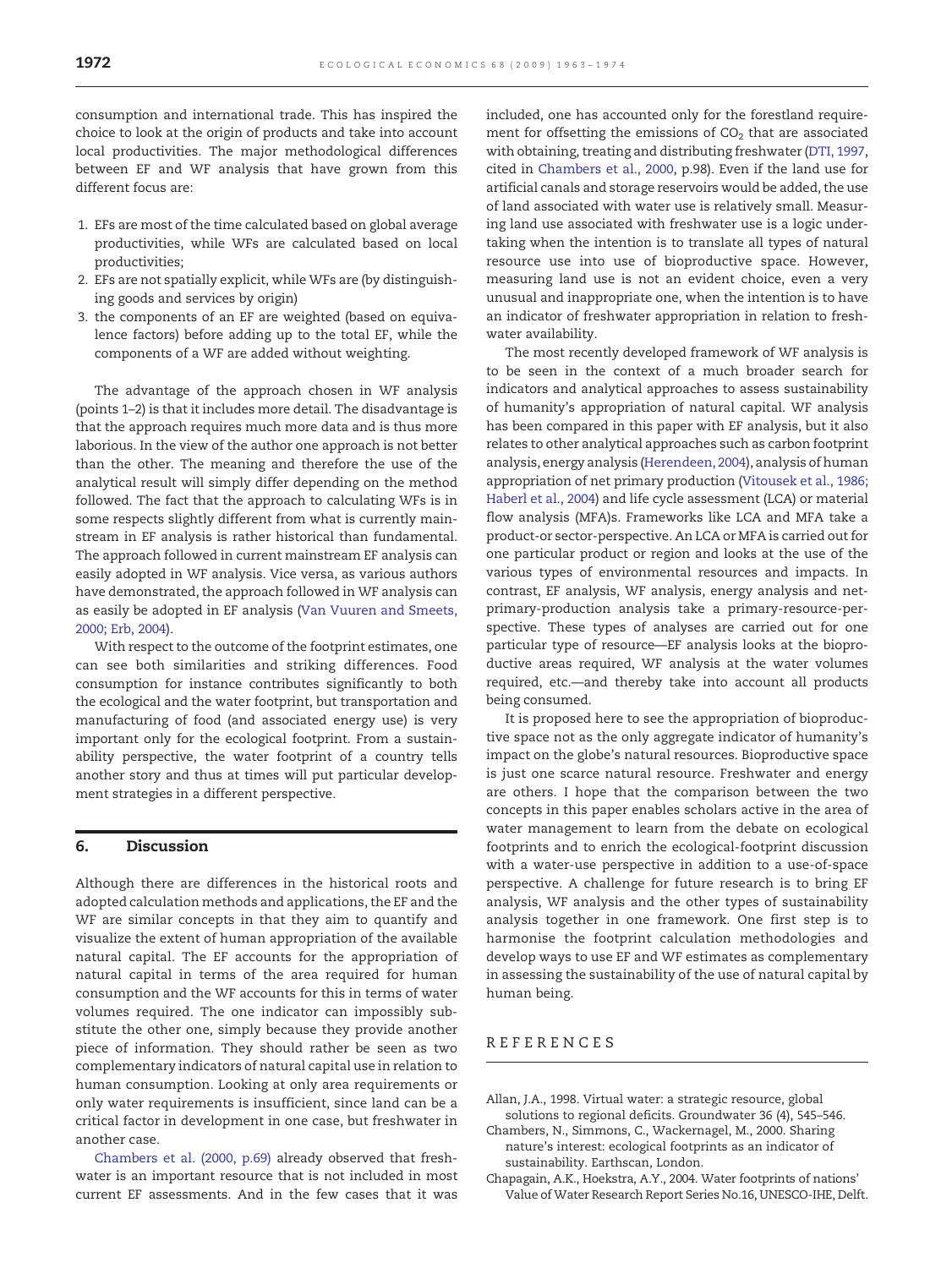- <span id="page-10-0"></span>Chapagain, A.K., Hoekstra, A.Y., 2007. The water footprint of coffee and tea consumption in the Netherlands. Ecological Economics 64 (1), 109–118.
- Chapagain, A.K., Hoekstra, A.Y., 2008. The global component of freshwater demand and supply: an assessment of virtual water flows between nations as a result of trade in agricultural and industrial products. Water International 33 (1), 19–32.
- Chapagain, A.K., Hoekstra, A.Y., Savenije, H.H.G., 2006a. Water saving through international trade of agricultural products. Hydrology and Earth System Sciences 10 (3), 455–468.
- Chapagain, A.K., Hoekstra, A.Y., Savenije, H.H.G., Gautam, R., 2006b. The water footprint of cotton consumption: an assessment of the impact of worldwide consumption of cotton products on the water resources in the cotton producing countries. Ecological Economics 60 (1), 186–203.
- De Fraiture, C., Cai, X., Amarasinghe, U., Rosegrant, M., Molden, D., 2004. Does international cereal trade save water? The impact of virtual water trade on global water use, Comprehensive Assessment Research Report 4, IWMI, Colombo.
- DTI, 1997. Digest of United Kingdom Energy Statistics. Department of Trade & Industry, London.
- Ehrlich, P.R., Holdren, J.P., 1971. Impact of population growth. Science 171 (3977), 1212–1217.
- Erb, K.-H., 2004. Actual land demand of Austria 1926–2000: a variation on ecological footprint assessments. Land Use Policy 21, 247–259.
- Ferng, J.-J., 2002. Toward a scenario analysis framework for energy footprints. Ecological Economics 40, 53–69.
- Gerbens-Leenes, P.W., Nonhebel, S., Ivens,W.P.M.F., 2002. A method to determine land requirements relating to food consumptions patterns. Agriculture, Ecosystems and Environment 90, 47–58.
- Gerbens-Leenes, P.W., Hoekstra, A.Y., Van der Meer, Th.H., 2008. Water footprint of bio-energy and other primary energy carriers, Value of Water Research Report Series No.29, UNESCO-IHE, Delft.
- Gerbens-Leenes, P.W., Hoekstra, A.Y., 2008. Business water footprint accounting: a tool to assess how production of goods and services impacts on freshwater resources worldwide, Value of Water Research Report Series No.27, UNESCO-IHE, Delft.
- Gleick, P.H. (Ed.), 1993. Water in Crisis: A Guide to the World's Fresh Water Resources. Oxford University Press, Oxford, UK.
- Haberl, H., Erb, K.-H., Krausmann, F., 2001. How to calculate and interpret ecological footprints for long periods of time: the case of Austria 1926–1995. Ecological Economics 38 (1), 25–45.
- Haberl, H., Wackernagel, M., Krausmann, F., Erb, K.-H., Monfreda, C., 2004. Ecological footprints and human appropriation of net primary production: a comparison. Land Use Policy 21, 279–288.
- Hails, C., Loh, J., Goldfinger, S. (Eds.), 2006. Living Planet Report 2006, World Wide Fund for Nature, Gland, Switzerland.
- Haddadin, M.J., 2003. xogenous water: a conduit to globalization of water resources, in: A.Y. Hoekstra, Virtual water trade. Proceedings of the International Expert Meeting on Virtual Water Trade, Value of Water Research Report Series No. 12, UNESCO-IHE, Delft, pp. 159–169.
- Herendeen, R.A., 2004. Energy analysis and EMERGY analysis—a comparison. Ecological Modelling 178, 227–237.
- Hoekstra, A.Y. (Ed.), 2003. Virtual water trade: Proceedings of the International Expert Meeting on Virtual Water Trade, Delft, The Netherlands, 12–13 December 2002, Value of Water Research Report Series No.12, UNESCO-IHE, Delft.
- Hoekstra, A.Y., 2006. The global dimension of water governance: nine reasons for global arrangements in order to cope with local water problems, Value of Water Research Report Series No.20, UNESCO-IHE, Delft.
- Hoekstra, A.Y., Chapagain, A.K., 2007a. Water footprints of nations: water use by people as a function of their consumption pattern. Water Resources Management 21 (1), 35–48.
- Hoekstra, A.Y., Chapagain, A.K., 2007b. The water footprints of Morocco and the Netherlands: global water use as a result of

domestic consumption of agricultural commodities. Ecological Economics 64 (1), 143–151.

- Hoekstra, A.Y., Chapagain, A.K., 2008. Globalization of Water: Sharing the Planet's Freshwater Resources. Blackwell Publishing, Oxford, UK.
- Hoekstra, A.Y., Hung, P.Q., 2002. Virtual water trade: a quantification of virtual water flows between nations in relation to international crop trade, Value of Water Research Report Series No.11, UNESCO-IHE, Delft.
- Hoekstra, A.Y., Hung, P.Q., 2005. Globalisation of water resources: international virtual water flows in relation to crop trade. Global Environmental Change 15 (1), 45–56.
- Horlemann, L., Neubert, S., 2007. Virtual Water Trade: A Realistic Concept for Resolving the Water Crisis? Studies 25. German Development Institute, Bonn.
- Hummel, D., Kluge, T., Liehr, S., Hachelaf, M., 2007. Virtual Water Trade: Documentation of an international expert workshop, July 2006, Institute for Social–Ecological Research, Frankfurt.
- Kampman, D.A., Hoekstra, A.Y., Krol, M.S., 2008. The Water Footprint of India, Value of Water Research Report Series No.32, UNESCO-IsHE, Delft.
- Lenzen, M., Murray, S.A., 2001. A modified ecological footprint method and its application to Australia. Ecological Economics 37 (2), 229–255.
- Luck, M.A., Jenerette, G.D., Wu, J., Grimm, N.B., 2001. The urban funnel model and the spatially heterogeneous ecological footprint. Ecosystems 4, 782–796.
- Ma, J., Hoekstra, A.Y., Wang, H., Chapagain, A.K., Wang, D., 2006. Virtual versus real water transfers within China. Phil. Trans. R. Soc. Lond. B. 361 (1469), 835–842.
- Monfreda, C., Wackernagel, M., Deumling, D., 2004. Establishing national natural capital accounts based on detailed ecological footprint and biological capacity assessments. Land Use Policy 21, 231–246.
- Noss, R.F., Cooperrider, A.Y., 1994. Saving Nature's legacy: Protecting and Restoring Biodiversity. Island Press, Washington, D.C.
- Oki, T., Kanae, S., 2004. Virtual water trade and world water resources. Water Science and Technology 49 (7), 203–209.
- Postel, S.L., Daily, G.C., Ehrlich, P.R., 1996. Human appropriation of renewable fresh water. Science 271, 785–788.
- Rees, W.E., 1992. Ecological footprints and appropriated carrying capacity: what urban economics leaves out. Environment and Urbanization 4 (2), 121–130.
- Rees, W.E., 1996. Revisiting carrying capacity: area-based indicators of sustainability. Population and Environment 17 (3), 195–215.
- Rees, W.E., Wackernagel, M., 1994. Ecological footprints and appropriated carrying capacity: measuring the natural capital requirements of the human economy. In: Jansson, A.M., Hammer, M., Folke, R., Costanza (Eds.), Investing in Natural Capital: The Ecological Economics Approach to Sustainability. Island Press, Washington, D.C., pp. 362–390.
- Rees, W.E., Wackernagel, M., 1996. Urban ecological footprints: why cities cannot be sustainable-and why they are a key to sustainability. Environmental Impact Assess. Review 16, 223–248.
- Senbel, M., McDaniels, T., Dowlatabadi, H., 2003. The ecological footprint: a non-monetary metric of human consumption applied to North America. Global Environmental Change 13, 83–100.
- Simmons, C., Lewis, K., Barrett, J., 2000. Two feet—two approaches: a component-based model of ecological footprinting. Ecological Economics 32 (3), 375–380.
- Smakhtin, V.U., 2001. Low flow hydrology: a review. Journal of Hydrology 240, 147–186.
- Smakhtin, V., Revenga, C., Döll, P., 2004. Taking into account environmental water requirements in global-scale water resources assessments Comprehensive Assessment Research Report 2, IWMI, Colombo, Sri Lanka.
- UNESCO, (2003) Water for people, water for life: the United Nations world water development report, UNESCO Publishing, Paris/ Berghahn Books, Oxford.